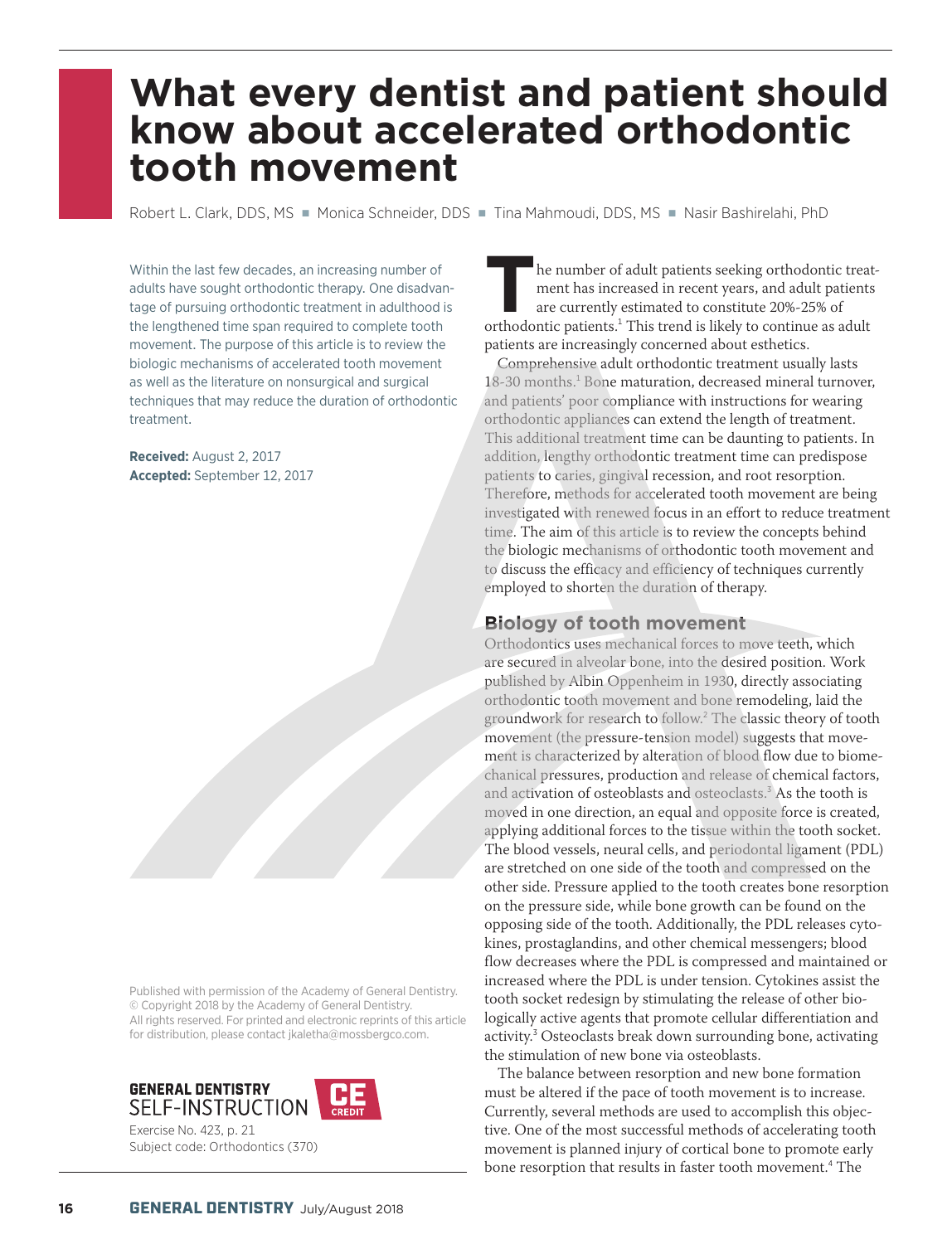efficacy of intentional injury for this purpose has been attributed to a demineralization-remineralization process known as the *regional acceleratory phenomenon* (RAP).<sup>5</sup>

# **Regional acceleratory phenomenon**

In 1981, Frost observed that surgical wounding of the bone could stimulate bone turnover and decrease bone density of the surgical site.<sup>6</sup> The occurrence of temporary osteopenia (less bone density within the same bone volume) facilitated rapid tooth movement, as the teeth moved in a more elastic and less rigid environment.<sup>5</sup> The RAP begins within a few days of the surgical procedure and attains its maximum effect at 1-2 months. In addition, the RAP is most influential where the noxious insult has occurred.<sup>7</sup> Areas that are proximal to surgical sites have been found to be relatively unaltered by the RAP response.<sup>8</sup> The RAP concept is critical because alveolar mineralization plays a fundamental role in tooth movement. Indeed, when there is greater mineralization of alveolar bone, tooth movement becomes more difficult.<sup>9</sup> Consequently, as there is a transition in bone density surrounding the tooth, there will be an increase in tooth movement.

#### **Nonsurgical approaches to accelerated tooth movement** *Drugs*

Several research studies have focused on the effects of different drugs on the rate of tooth movement. Bartzela et al reported that administration of bisphosphonates had a strong inhibitory effect on the rate of orthodontic tooth movement; eicosanoids resulted in increased tooth movement, and their inhibition led to a decline in tooth movement.<sup>10</sup> From this investigation, it was also concluded that the administration of nonsteroidal anti-inflammatory drugs (NSAIDs) abated tooth movement, but non-NSAID medications, such as acetaminophen, had no effect. Corticosteroid hormones, parathyroid hormone, thyroxine, and vitamin  $D_3$  all increased tooth movement, whereas estrogens and dietary calcium seemed to reduce it.<sup>10</sup> More research is needed to investigate the safety of drug therapy in orthodontic tooth movement, as all drug therapies may present some unwanted side effects.

# *Mechanical stimulation*

## *Low-level laser therapy*

Saito & Shimizu investigated the effects of low-power laser irradiation (often called *low-level laser therapy* [LLLT]) on bone regeneration in the midpalatal suture during maxillary expansion in rats.<sup>11</sup> Their findings indicated accelerated bone regeneration during rapid palatal expansion and promotion of synthesis of collagen. Cruz et al studied the effect of LLLT on orthodontic tooth movement in human subjects and reported that irradiated canine teeth were retracted 34% faster than control canines over a period of 2 months.<sup>12</sup> Kim et al reported that immediately after application of LLLT, using a gallium-aluminum-arsenide laser at a wavelength of 808 nm and an output power of 96 mw, levels of fibronectin and type I collagen increased and remained elevated until the end of the experiment.<sup>13</sup> They concluded that application of LLLT expedited the turnover of connective tissue during tooth movement.

Doshi-Mehta & Bhad-Patil investigated the effects of LLLT on canine distalization in a split-mouth design.<sup>14</sup> A semiconductor gallium-aluminum-arsenide diode laser emitted infrared radiation with a wavelength of  $808 \pm 10$  nm for 10 seconds. This radiation was applied to the buccal and palatal surfaces of the canine tooth, which was distalized after first premolar extractions. They reported that the canine tooth on the side treated with LLLT was distalized 29% faster than the canine on the control side in the maxillary arch.<sup>14</sup>

## *Vibration device*

AcceleDent Optima (OrthoAccel) is the latest generation of a US Food and Drug Administration–cleared, Class II medical device that delivers pulsatile forces to the teeth and is claimed to accelerate tooth movement. In 2008, Nishimura et al measured the effects of vibration forces on tooth movement in rats.<sup>15</sup> Vibration at a frequency of 60 Hz was applied to molar teeth undergoing "standard orthodontics" to achieve buccal movement. At the end of the 21-day experiment, Nishimura et al reported that increased tooth movement and diminished root resorption could be achieved within the vibration group when compared to the static-force group.<sup>15</sup>

Kau et al used an AcceleDent prototype in 14 patients and reported 3.0 mm per month of tooth movement in the maxillary arch and 2.1 mm per month in the mandibular arch.<sup>16</sup> In another clinical study, Bowman used AcceleDent during initial leveling and aligning of the teeth of 30 adult subjects with Class II malocclusion who were undergoing nonextraction orthodontic treatment.<sup>17</sup> He observed a 30% reduction in treatment time compared to 2 control groups. Based on 5 years' clinical experience, Orton-Gibbs & Kim stated that "…successful incorporation of AcceleDent into an orthodontic practice could significantly reduce treatment time…."<sup>18</sup>

The data supporting the use of AcceleDent and its effectiveness in orthodontic tooth movement are based mainly on clinical case reports. Further studies and well-designed randomized controlled trials are needed to better understand the true effects of pulsatile forces on the rate of orthodontic tooth movement.

# **Surgical approaches to accelerated tooth movement**

It has long been known that surgical wounding of bone increases bone turnover and decreases bone density surrounding the surgical site.<sup>6</sup> As Köle proposed in 1959, interdental corticotomies could be used to reposition the tooth orthodontically.<sup>9</sup> Several surgical techniques to increase efficiency of tooth movement and decrease treatment time—including corticotomy, periodontal surgery, distraction osteogenesis, piezocision, and micro-osteoperforation—are being investigated.

# *Corticotomy-assisted orthodontics*

Corticotomy-assisted orthodontic treatment is an adjunct procedure for the orthodontic treatment of adult patients.<sup>19</sup> In this approach, the practitioner selectively performs alveolar decortication in linear formation and marks the tooth intended to move. Corticotomy induces a transient inflammatory response that results in increased bone turnover, which is followed by a faster rate of tooth movement and reduced treatment time.<sup>19</sup>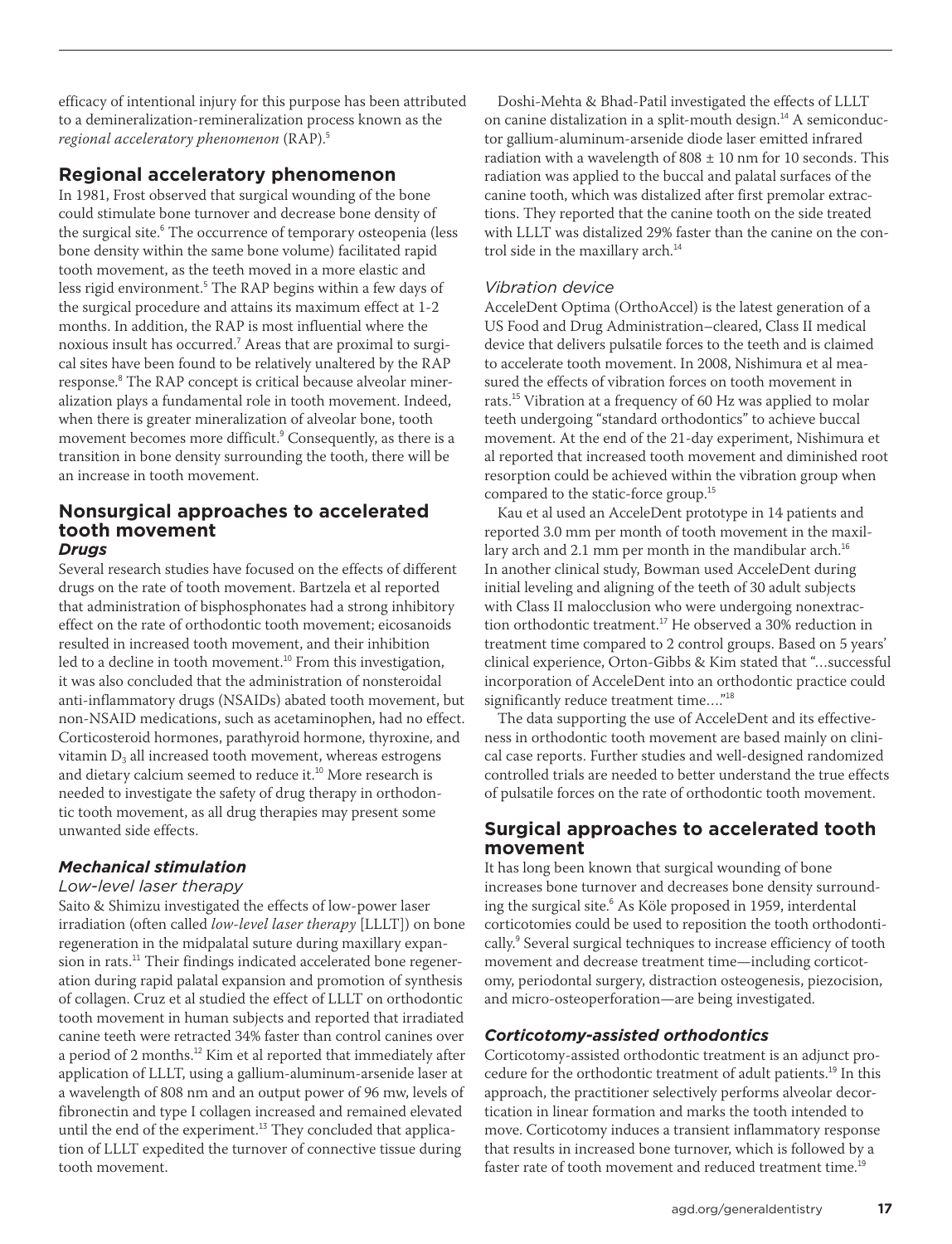Vercellotti & Podesta reported a significant 60%-70% reduction of orthodontic treatment time after corticotomies were performed with a piezosurgical microsaw.<sup>20</sup> However, due to the small size of the device and precision of the technique, a buccal periodontal flap was still required, yielding little reduction in surgical time or postoperative discomfort.

To examine differential orthodontic tooth movement in mature male foxhounds, Sanjideh et al investigated the combined effect of performing corticotomies simultaneously with tooth extractions as well as the effect of performing a second corticotomy after 4 weeks.<sup>21</sup> The researchers found that the rate of tooth movement in the corticotomy/ appliance group was greater until day 22 and then progressively declined. When tooth movement reached peak velocity, the rate of tooth movement was 85% faster than the movement in the control group (orthodontic appliances without corticotomy). Furthermore, the group that received a second corticotomy showed greater tooth movement than did the group with a single corticotomy. Sanjideh et al concluded that alveolar corticotomy significantly enhanced tooth movement when orthodontic forces were applied.<sup>21</sup> However, a follow-up surgery was not found to add significant improvements to the tooth movement achieved from the initial surgery.

In a recent systematic review, Hassan et al concluded that corticotomy is a safe and effective method for accelerated orthodontic tooth movement.<sup>22</sup> They also reported that corticotomy-assisted orthodontic treatment "…accelerates space closure, traction of palatally impacted canines, and resolves crowding of incisors by 2-2.5 fold when compared to conventional orthodontic tooth movement."

Reports suggesting that tooth movement rates in human subjects are accelerated by corticotomies have been based primarily on clinical case studies.<sup>23-25</sup> Well-designed randomized control trials are warranted. Overall, corticotomies appear to be effective in accelerating tooth movement; however, these procedures are invasive and cause significant postoperative discomfort to patients, so patients and practitioners are reluctant to use this approach.<sup>26</sup>

#### *Periodontally accelerated osteogenic orthodontics*

Periodontally accelerated osteogenic orthodontics (also known as *Wilckodontics*) is claimed to enhance bone remodeling, accelerate tooth movement, and reduce the duration of treatment.<sup>27</sup> Wilcko & Wilcko stated that corticotomy provides an increase in tooth movement when the RAP and osseous tissue augmentation are coupled.<sup>27</sup> Therefore, if the osseous tissue is thinned adequately in the direction of the desired movement of the teeth, a premolar extraction space can be closed in approximately 6-8 weeks with lighter forces and 3-4 weeks with stronger orthopedic forces.<sup>28</sup>

Mathews & Kokich argued that periodontally accelerated osteogenic orthodontics requires additional bone surgery and periosteal flaps to support bone graft elements.<sup>26</sup> The supplementary releasing of the periosteum has the potential to increase the postoperative discomfort of the patient.

## *Distraction osteogenesis*

Osteotomy, first described by Codivilla in 1905, was refined by Ilizarov in 1988.<sup>29,30</sup> In the Ilizarov technique, bony segments are completely resected and placed in ideal healing conditions to promote the development of normal architecture. In 2000, Liou et al proposed the use of distraction osteogenesis as an orthodontic tooth movement accelerator.<sup>31</sup> In their technique, cortical bone was separated, in 0.5- to 1.0-mm increments, from the teeth to be moved, and a bone distractor was screwed to both sides of the alveolar bone to move the bony segment. The first week after activation of the device was the latency period; after that, the distractor could be activated 1.0 mm/d. $31$ 

In 2008, Lee et al investigated the rate of tooth movement in corticotomy and distraction osteogenesis groups and reported that tooth movement was faster in the distraction osteogenesis group, although the difference was not statistically significant.<sup>32</sup> In 3 separate human trials with limited numbers of patients, Işeri et al, Kumar et al, and Kharkar & Kotrashetti performed distraction osteogenesis to accelerate canine retraction in extraction cases.<sup>33-35</sup> Işeri et al reported 50% faster movement; full canine retraction was achieved in 8-14 days.<sup>33</sup> Kumar et al reported that canine retraction was completed in 20 days, and Kharkar & Kotrashetti noted completion in 12 days.<sup>34,35</sup> None of these investigators reported the occurrence of pulpal damage caused by stretching of the blood vessels; gingival damage; or root resorption.

Reportedly, distraction osteogenesis could lead to long-term side effects such as molar extrusion, anchorage loss, mesial tipping of the canine due to resistance of the interseptal bone, and pulpal damage.<sup>33</sup> These problems have not been fully investigated and need to be examined further.

## *Piezocision*

Piezocision is a minimally invasive technique that, unlike corticotomy, does not require surgical flaps. A piezoelectric knife is used instead of a bur; it is claimed that the vibrations of the knife could accelerate tooth movement.<sup>4</sup> Although piezocision is a less aggressive method than corticotomy, the underlying biologic response is believed to be the same (RAP).<sup>4</sup>

In a study in dogs, Kim et al reported a 3.26-fold increase in orthodontic tooth movement in the maxilla and a 2.45-fold increase in orthodontic tooth movement in the mandible when flapless piezocision, or cortical perforation through the soft tissues, was performed.<sup>36</sup> Dibart et al reported that piezocision increased the rate of tooth movement in rats to more than twice that in the control group (tooth movement alone).<sup>4</sup> After 28 days, 0.6 mm of tooth movement was achieved in the piezocision group compared to 0.25 mm in the control group.

Unfortunately, there is a lack of human trials investigating the effect of piezocision on orthodontic tooth movement; therefore, these results should be interpreted cautiously.

#### *Flapless micro-osteoperforation of the cortical bone*

Another less invasive alternative designed to accelerate tooth movement is micro-osteoperforation of cortical bone. In the micro-osteoperforation procedure, limited and shallow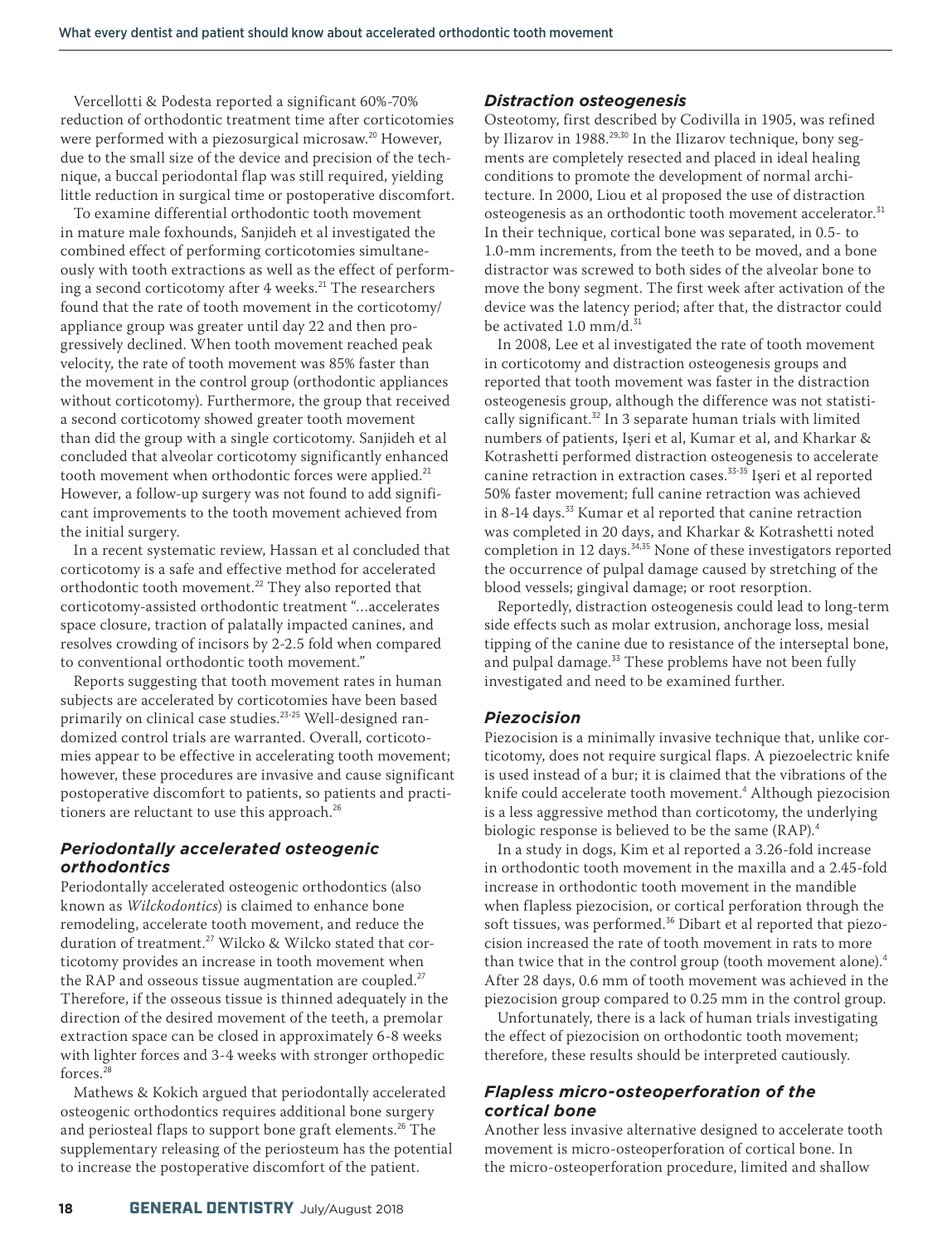perforations of the buccal cortical plates are performed. Teixeira et al investigated cytokine expression and tooth movement after creating shallow perforations of approximately 0.25 mm in diameter and 0.25 mm in depth in adult Sprague-Dawley rats.<sup>37</sup> This study described how minor trauma to the cortical plate induced a physiologic response in the experimental group, leading to increased bone activity. The authors also found that the rate of tooth movement was significantly greater in the experimental group than in the control group. Teixeira et al concluded that limited, shallow perforations of the buccal cortical plate can accelerate bone remodeling and lead to an increased rate of tooth movement.<sup>37</sup> A major advantage of this less invasive method to improve the rate of tooth movement is that it requires no elevation of a periodontal flap.

In 2013, Alikhani et al reported that small perforations in the bone surrounding the tooth would allow it to be moved at an increased pace.<sup>38</sup> In a recent study performed to investigate the effects of both flapless micro-osteoperforation and corticision on the rate of orthodontic tooth movement in rats, Tsai et al observed no differences between these 2 minimally invasive, flapless procedures.<sup>39</sup> They reported that both flapless surgical techniques increased osteoclastic activity and bone remodeling, which showed increased tooth movement over a short period of time in rats.

# **Conclusion**

In an attempt to reduce treatment time and maintain efficacy of orthodontic therapy in adults, surgical and nonsurgical approaches to accelerating orthodontic tooth movement are continually evolving. Although the concept of accelerated tooth movement is a positive development in orthodontic therapy, the available techniques have been shown to have varied effects on tooth movement. Therefore, clinicians should thoroughly consider all options when introducing any accelerated tooth movement method.

# **Author information**

Dr Clark currently is a dental resident at BronxCare Health System in Bronx, New York, and is a graduate of the University of Maryland School of Dentistry, Baltimore, where Dr Schneider is a clinical assistant professor and director of predoctoral orthodontics, Division of Orthodontics, and Dr Bashirelahi is a professor of biochemistry, School of Dentistry and School of Medicine. Dr Mahmoudi is a former resident in orthodontics, University of Maryland School of Dentistry, and is in private practice in Baltimore.

# **Acknowledgment**

This article is based in part on a thesis by Dr T. Mahmoudi (*Accelerated Orthodontic Tooth Movement in Adult Patients by Micro-perforations of Cortical Bone*. Baltimore: University of Maryland School of Dentistry; 2016).

## **References**

- 1. American Association of Orthodontists. *Economics of Orthodontics Survey Indicates Practice Management Data Mostly Stable with Growth in Adult Patient Population*. December 2015. https://www.aaoinfo.org/news/2015/12/economics-orthodontics-survey-indicates-practice-management-data-mostly-stable-growth. Accessed May 24, 2018.
- 2. Oppenheim A. Bone changes during tooth movement. *Int J Orthod Oral Surg Radiogr*. 1930;16(5):535-551.
- 3. Profitt WR, Fields HW, Sarver DM. *Contemporary Orthodontics*. 5th ed. St Louis: Elsevier Mosby; 2013:278-295.
- 4. Dibart S, Yee C, Surmenian J, et al. Tissue response during piezocision-assisted tooth movement: a histological study in rats. *Eur J Orthod*. 2014;36(4):457-464.
- 5. Frost HM. The regional acceleratory phenomenon: a review. *Henry Ford Hosp Med J*. 1983;31(1):3-9.
- 6. Frost HM. The regional acceleratory phenomenon. *Orthop Clin North Am*. 1981;12:725-726.
- 7. Verna C. Regional acceleratory phenomenon. *Front Oral Biol*. 2016;16(18):28-35.
- 8. Bogoch E, Gschwend N, Rahn B, Moran E, Perren S. Healing of cancellous bone osteotomy in rabbits, 1: regulation of bone volume and the regional acceleratory phenomenon in normal bone. *J Orthop Res*. 1993;11(2):285-291.
- 9. Köle H. Surgical operations on the alveolar ridge to correct occlusal abnormalities. *Oral Surg Oral Med Oral Pathol*. 1959;12(5):515-529.
- 10. Bartzela T, Türp JC, Motschall E, Maltha JC. Medication effects on the rate of orthodontic tooth movement: a systematic literature review. *Am J Orthod Dentofacial Orthop*. 2009;135(1):16-26.
- 11. Saito S, Shimizu N. Stimulatory effects of low-power laser irradiation on bone regeneration in midpalatal suture during expansion in the rat. *Am J Orthod Dentofacial Orthop*. 1997;111(5):525-532.
- 12. Cruz DR, Kohara EK, Ribeiro MS, Wetter NU. Effects of low-intensity laser therapy on the orthodontic movement velocity of human teeth: a preliminary study. *Laser Surg Med*. 2004;35(2):117-120
- 13. Kim YD, Kim SS, Kim SJ, Kwon DW, Jeon ES, Son WS. Low-level laser irradiation facilitates fibronectin and collagen type 1 turnover during tooth movement in rats. *Lasers Med Sci*. 2010;25(1):25-31.
- 14. Doshi-Mehta G, Bhad-Patil WA. Efficacy of low-intensity laser therapy in reducing treatment time and orthodontic pain: a clinical investigation. *Am J Orthod Dentofacial Orthop*. 2012;141(3):289-297.
- 15. Nishimura M, Chiba M, Ohashi T, et al. Periodontal tissue activation by vibration: intermittent stimulation by resonance vibration accelerates experimental tooth movement in rats. *Am J Orthod Dentofacial Orthop*. 2008;133(4):575-583.
- 16. Kau CH, Nguyen JT, English JD. The clinical evaluation of a novel cyclical force generating device in orthodontics. *Orthod Pract US*. 2010;1(1):10-15.
- 17. Bowman SJ. The effect of vibration on the rate of leveling and aligning. *J Clin Orthod*. 2014;48(11):678-688.
- 18. Orton-Gibbs S, Kim NY. Clinical experience with the use of pulsatile forces to accelerate treatment. *J Clin Orthod*. 2015;49(9):557-573.
- 19. Hassan AH, Al-Fraidi AA, Al-Saeed SH. Corticotomy-assisted orthodontic treatment: review. *Open Dent J*. 2010;4:159-164.
- 20. Vercellotti T, Podesta A. Orthodontic microsurgery: a new surgically guided technique for dental movement. *Int J Periodontics Restorative Dent*. 2007;27(4):325-331.
- 21. Sanjideh PA, Rossouw PE, Campbell PM, Opperman LA, Buschang PA. Tooth movements in foxhounds after one or two alveolar corticotomies. *Eur J Orthod*. 2010;32(1):106-113.
- 22. Hassan AH, Al-Saeed SH, Al-Maghlouth BA, Bahammam MA, Linjawi AI, El-Bialy TH. Corticotomy-assisted orthodontic treatment: a systematic review of the biological basis and clinical effectiveness. *Saudi Med J*. 2015;36(7):794-801.
- 23. Suya H. Corticotomy in orthodontics. In: Hösl E, Baldauf A, eds. *Mechanical and Biological Basis in Orthodontic Therapy*. Heidelberg, Germany: Hüthig Buch; 1991:207-226.
- 24. Owen AH 3rd. Accelerated Invisalign treatment. *J Clin Orthod*. 2001;35(6):381-385.
- 25. Wilcko WM, Wilcko T, Bouquot JE, Ferguson DJ, Rapid orthodontics with alveolar reshaping: two case reports of decrowding. *Int J Periodontics Restorative Dent*. 2001;21(1):9-19.
- 26. Mathews DP, Kokich VG. Accelerated tooth movement: the case against corticotomy-induced orthodontics [comment]. *Am J Orthod Dentofacial Orthop*. 2013;144(1):5-13.
- 27. Wilcko W, Wilcko MT. Accelerating tooth movement: the case for corticotomy-induced orthodontics. *Am J Dentofacial Orthop*. 2013;144(1):4-12.
- 28. Wilcko MT, Wilcko WM, Breindel-Omniewski K, Bouquot JE, Wilcko JM. The periodontally "accelerated osteogenic orthodontics" (PAOO™) technique: efficient space closing with either orthopedic or orthodontic forces. *J Implant Adv Clin Dent*. 2009;1:45-68.
- 29. Codivilla A. On the means of lengthening, in the lower limbs, the muscles and tissues which are shortened through deformity. *J Bone Joint Surg Am*. 1905;s2-2(4):353-369.
- 30. Ilizarov GA. The principles of the Ilizarov method. 1988. *Bull Hosp Jt Dis*. 1997;56(1):49-53.
- 31. Liou EJ, Chen PK, Huang CS, Chen YR. Interdental distraction osteogenesis and rapid orthodontic tooth movement: a novel approach to approximate a wide alveolar cleft or bony defect. *Plast Reconstr Surg*. 2000;105(4):1262-1272.